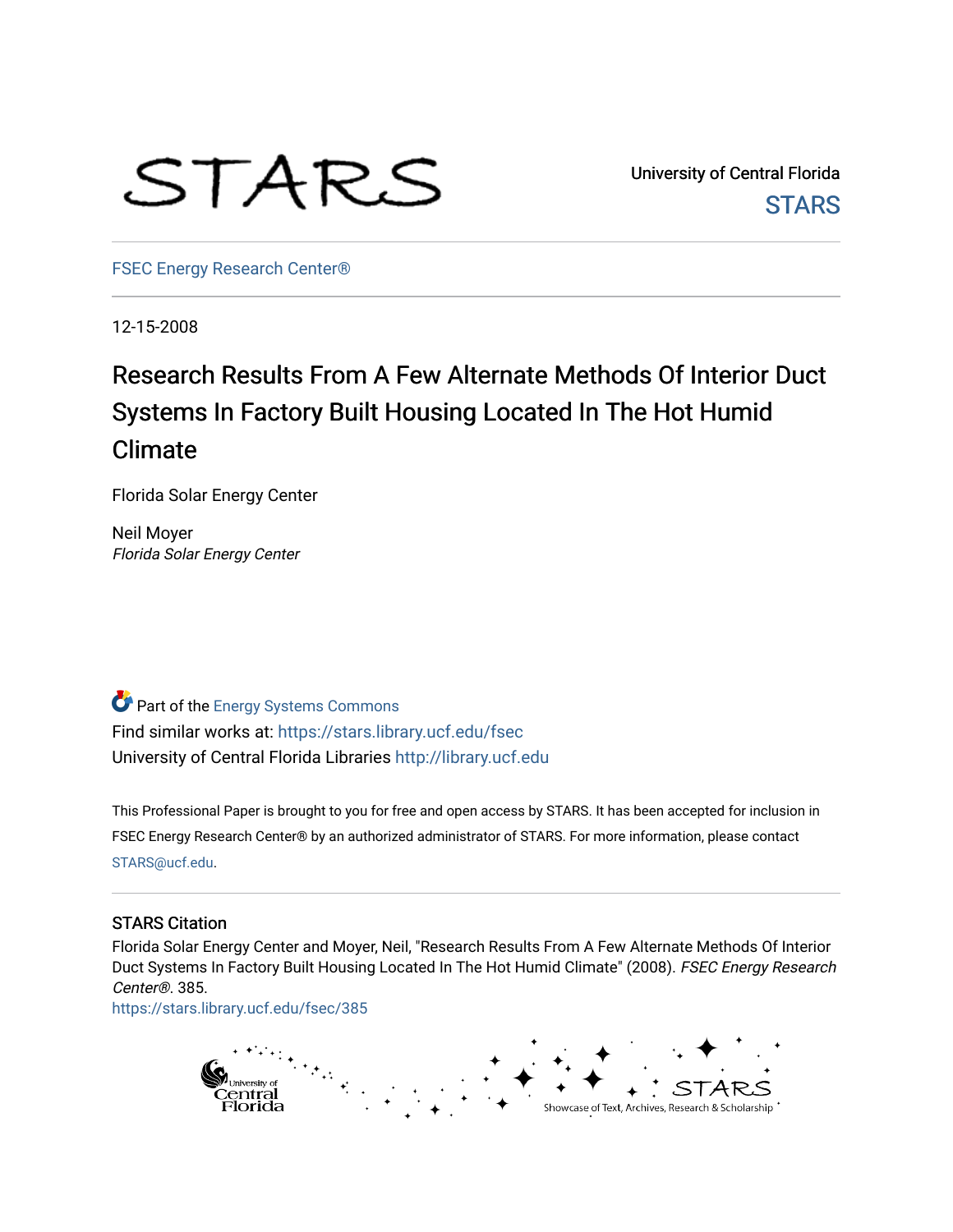## FLORIDA SOLAR



# Research Results from A Few Alternate Methods of Interior Duct Systems in Factory Built Housing Located In the Hot Humid Climate

#### **Authors**

Neil Moyer, Dennis Stroer, David Hoak, Janet McIlvaine and Subrato Chandra

#### **Original Publication**

Moyer, N., Stroer, D., Hoak, D., McIlvaine, J., and Chandra, S., "Research Results from A Few Alternate Methods of Interior Duct Systems in Factory Built Housing Located In the Hot Humid Climate", Sixteenth Symposium on Improving Building Systems in Hot and Humid Climates, December 15-17, 2008, Dallas, TX.

#### **Publication Number**

FSEC-PF-444-08

#### **Copyright**

Copyright © Florida Solar Energy Center/University of Central Florida 1679 Clearlake Road, Cocoa, Florida 32922, USA (321) 638-1000 All rights reserved.

#### **Disclaimer**

The Florida Solar Energy Center/University of Central Florida nor any agency thereof, nor any of their employees, makes any warranty, express or implied, or assumes any legal liability or responsibility for the accuracy, completeness, or usefulness of any information, apparatus, product, or process disclosed, or represents that its use would not infringe privately owned rights. Reference herein to any specific commercial product, process, or service by trade name, trademark, manufacturer, or otherwise does not necessarily constitute or imply its endorsement, recommendation, or favoring by the Florida Solar Energy Center/University of Central Florida or any agency thereof. The views and opinions of authors expressed herein do not necessarily state or reflect those of the Florida Solar Energy Center/University of Central Florida or any agency thereof.

A Research Institute of the University of Central Florida 1679 Clearlake Road, Cocoa, FL 32922-5703 • Phone: 321-638-1000 • Fax: 321-638-1010 www.fsec.ucf.edu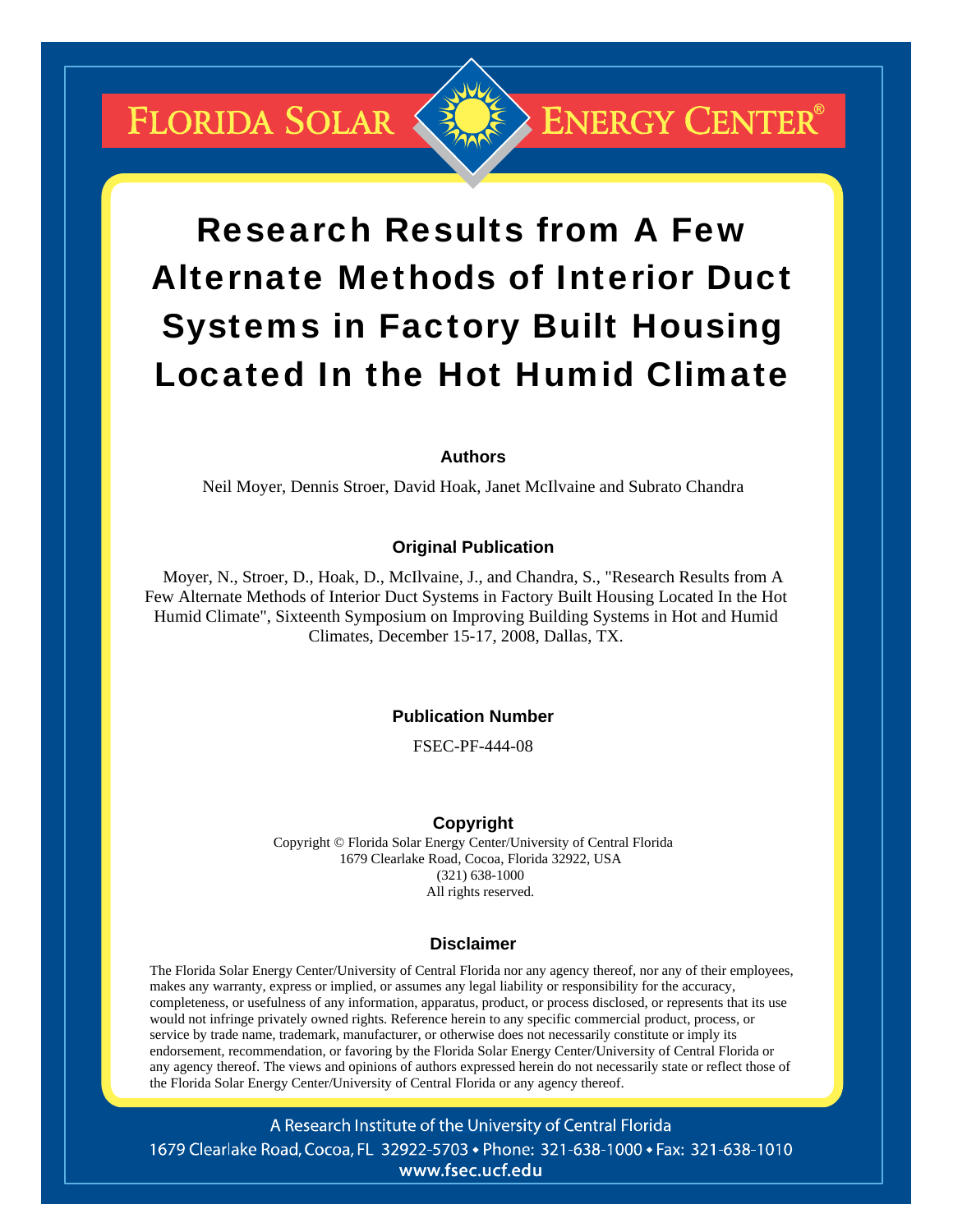### Research Results from A Few Alternate Methods of Interior Duct Systems in Factory Built Housing Located In the Hot Humid Climate

Florida Solar Energy Center Cocoa, FL USA

Calcs-Plus Venice, FL USA

Research Engineer Principal Researcher Research Analyst Program Director Florida Solar Energy Center, Cocoa, FL USA

Neil Moyer Dennis Stroer David Hoak Janet McIlvaine Subrato Chandra Florida Solar Energy Center Cocoa, FL USA

Florida Solar Energy Center Cocoa, FL USA

#### **ABSTRACT**

The U.S. Department of Energy's (DOE) Building America<sup>1</sup> Industrialized Housing Partnership (BAIHP) has collaborated with two of its industry partners to work on a portion of the project that relates to the construction and evaluation of prototype interior duct systems. In 2006, work began on a duct system design that would locate the entire length of duct work within the air and thermal barriers of the envelope. One of these designs incorporated a high-side supply register that connects to the conventional floor duct. The other design utilized a single soffit located within the conditioned space at the marriage line.

The Florida Solar Energy Center's (FSEC) Manufactured Housing Lab (MHLab) was retrofitted with an interior soffit duct. The duct system was added on so that either the attic duct system or the new interior duct system would be able to supply air to the conditioned space using the same mechanical equipment.

The initial results of this work show approximately a 10% to 20% heating/cooling savings when compared to conventional attic duct work construction techniques and nearly 7% savings when compared to a conventional in-floor system.

#### **INTRODUCTION**

 $\overline{a}$ 

The overall objective of the Building America Industrialized Housing Partnership<sup>2</sup>, a U.S. DOE funded project, is to conduct cost-shared research to accelerate the nationwide development of costeffective, production-ready energy technologies that can be widely implemented by factory and site builders to achieve 30% to 50% savings in wholehouse energy use through a combination of energy efficiency and renewable energy measures. BAIHP focuses on factory builders (HUD code, Modular and Panelized), which is the housing segment not emphasized by the other BA teams. BAIHP employs BA systems engineering principles to enhance the energy efficiency, comfort, durability, indoor air quality, insurability, affordability, marketability and construction productivity of U.S. housing.

It has been documented that leaky ducts in residential attics are a major cause of excessive energy use in hot, humid climates. Leaky ducts in manufactured housing can contribute to mold growth, soft drywall and comfort problems, in addition to high cooling and heating energy use<sup>i</sup> (Moyer et al. 2001). For the last several years, we have worked with all our factory builder partners and changed the traditional construction methods from taped ducts to ducts sealed with mastic. This has resulted in excellent air tightness of ducts constructed in the factory<sup>ii</sup> (Chasar et al., 2004). While we have made significant strides in improving ductwork construction in the factory, there are still major issues with the site connection of the ductwork between the two halves (crossover duct), belly penetrations and the connections with the external unit with a unitary system. These issues are still problematic for many manufacturers.

In 2006, we began working with our manufactured housing partners, Cavalier Homes and Southern Energy Homes, on a duct system design that brings all duct work within the thermal envelope. A different prototype design was produced by each of the partners. Cavalier Homes featured a high side discharge (HSD) supply register that uses the interior wall cavities as a conduit that connects to the floor trunks. Southern Energy Homes took a radical departure from the standard manufacturer duct system approach. A single soffit located within the

Building America (www.buildingamerica.gov) forms research partnerships with all facets of the residential building industry to improve the quality and energy efficiency of homes. The goal is to develop cost effective solutions that reduce the average energy use of housing by 40% to 100%. Ultimately, Building America research will lead to net zero energy homes, which produce as much energy as they use.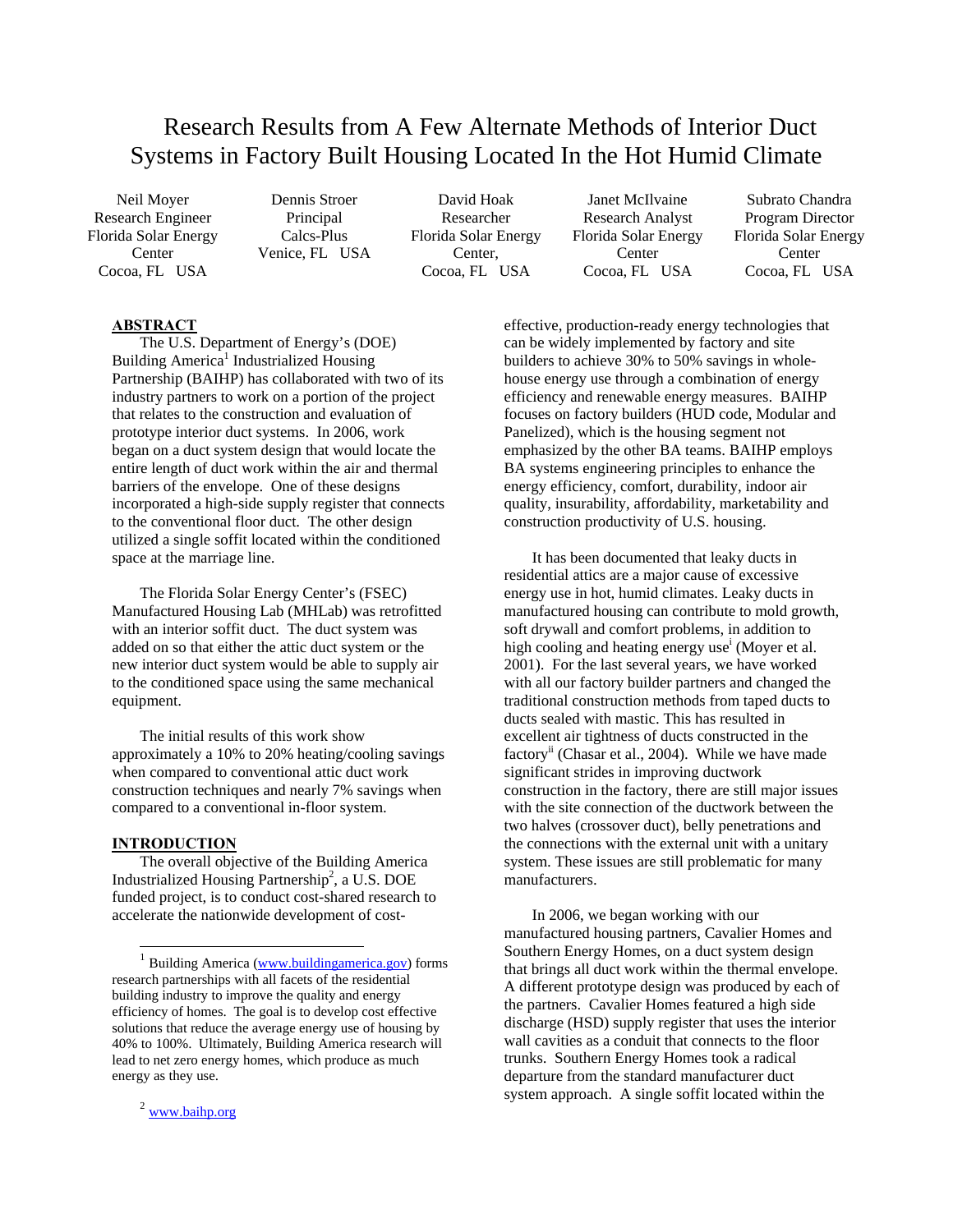conditioned space at the marriage line provided the space to aesthetically place the duct system.

We also provided training and assistance to design the supply and return duct systems to ACCA Manual D and size the heating and cooling systems to ACCA Manual J8. This is to help solve some comfort-related complaints reported despite having tight ducts. This effort will also produce ductwork that has better airflow and less noise.

#### **METHODOLOGY**

The process of design, simulation and prototype construction provides the needed feedback relative to the viability of incorporating all of the duct work within the conditioned space in manufactured housing, especially those built to Title 24 of the HUD code PART 3280--Manufactured Home Construction and Safety Standards. Energy simulation and Building America benchmarking was done using the Florida Solar Energy Center's EnergyGauge® USA software. Building loads and duct design were completed using ACCA Manual J8 in Elite's RHVAC and Duct design software packages. Mockups of the various designs were completed to assess feasibility, performance and appearance. Finally, prototype full-scale homes were built incorporating the new designs. The homes were moved and setup where performance was continually monitored. FSEC's MHLab was retrofitted with an interior duct that is located along the marriage line of the ceiling. This duct was connected to the same air handler that

supplies air to the attic ductwork. The intent was to use the same mechanical system while being able to switch between the attic and conditioned space ductwork. The lab is well instrumented and will provide data to determine the amount of savings from the relocated duct system.

#### **ENERGY ANALYSIS**

The proposed duct system prototypes and the base cases of the manufactured home are analyzed using the FSEC developed EnergyGauge® USA (Version 2.7.02) software program. This program predicts building energy consumption using the DOE2 analysis engine with a user-friendly front end that develops DOE2 input files and models that are more appropriate for residential building systems<sup>iii</sup> (Parker, et. al, 1999).

An analytical model was developed for each of the manufactured home specifications (Table 1). These models were essentially the same with differences only in the duct system location and the duct leakage values. A worst-case orientation was chosen for the energy simulations. The base case and prototypes are similar in geometry, with Baton Rouge, LA chosen for the site location.

The particular models were selected by each company representative as the one suitable for the prototype duct system design. These choices represent a typical model that is built to the HUD Code standard (Title 24—Housing and Urban

| Characteristic          | <b>Base Home</b>                         | <b>Base+ Home</b> | <b>Prototypes</b> |  |
|-------------------------|------------------------------------------|-------------------|-------------------|--|
| <b>Floor</b> Insulation | $R-11$                                   |                   |                   |  |
|                         | (Cavalier: 2011sqft, Southern: 1732sqft) |                   |                   |  |
| Wall Insulation         | $R-11$ (grade II)                        | $R-11$ (grade I)  |                   |  |
| Ceiling Insulation      | $R-19$ (grade II – R-6 at ducts)         | $R-19$ (grade I)  |                   |  |
| Roof                    | Dark shingle on 3:12 pitch               |                   |                   |  |
| Windows                 | Clear Double Pane, Metal Frame           |                   |                   |  |
| <b>Heating System</b>   | <b>Electric Resistance</b>               |                   |                   |  |
| Cooling System          | Central Air Conditioning: SEER13         |                   |                   |  |
| Water Heater            | Electric: 40 gallon                      |                   |                   |  |
| Duct system location    | Air handler: Interior                    |                   | Cavalier: $HSD1$  |  |
|                         | Ducts: Cavalier: Floor Southern: Attic   |                   | Southern: Soffit  |  |
| Duct Leakage            | $Qn = 0.06^2$                            | $Qn = 0.03$       | $On = 0.01$       |  |
| House infiltration      | $0.25$ ach <sup>3</sup>                  |                   |                   |  |
| Ventilation             | $0.10$ ach <sup>3</sup>                  |                   |                   |  |

**Table 1 Summary of Construction of the Existing and Prototype Specifications** 

<sup>1</sup> Cavalier's HSD (High Side Discharge) uses existing in floor system and discharges the supply air at the ceiling level. It also includes a cross over duct connection within the floor.

<sup>2</sup> McIlvaine, Janet, David Beal, Neil Moyer, Dave Chasar, Subrato Chandra. Achieving Airtight Ducts in Manufactured Housing. Report No. FSEC-CR-1323-03

 $^3$  From TITLE 24--HOUSING AND URBAN DEVELOPMENT, PART 3280--MANUFACTURED HOME CONSTRUCTION AND SAFETY STANDARDS, Sec. 3280.103 b1-2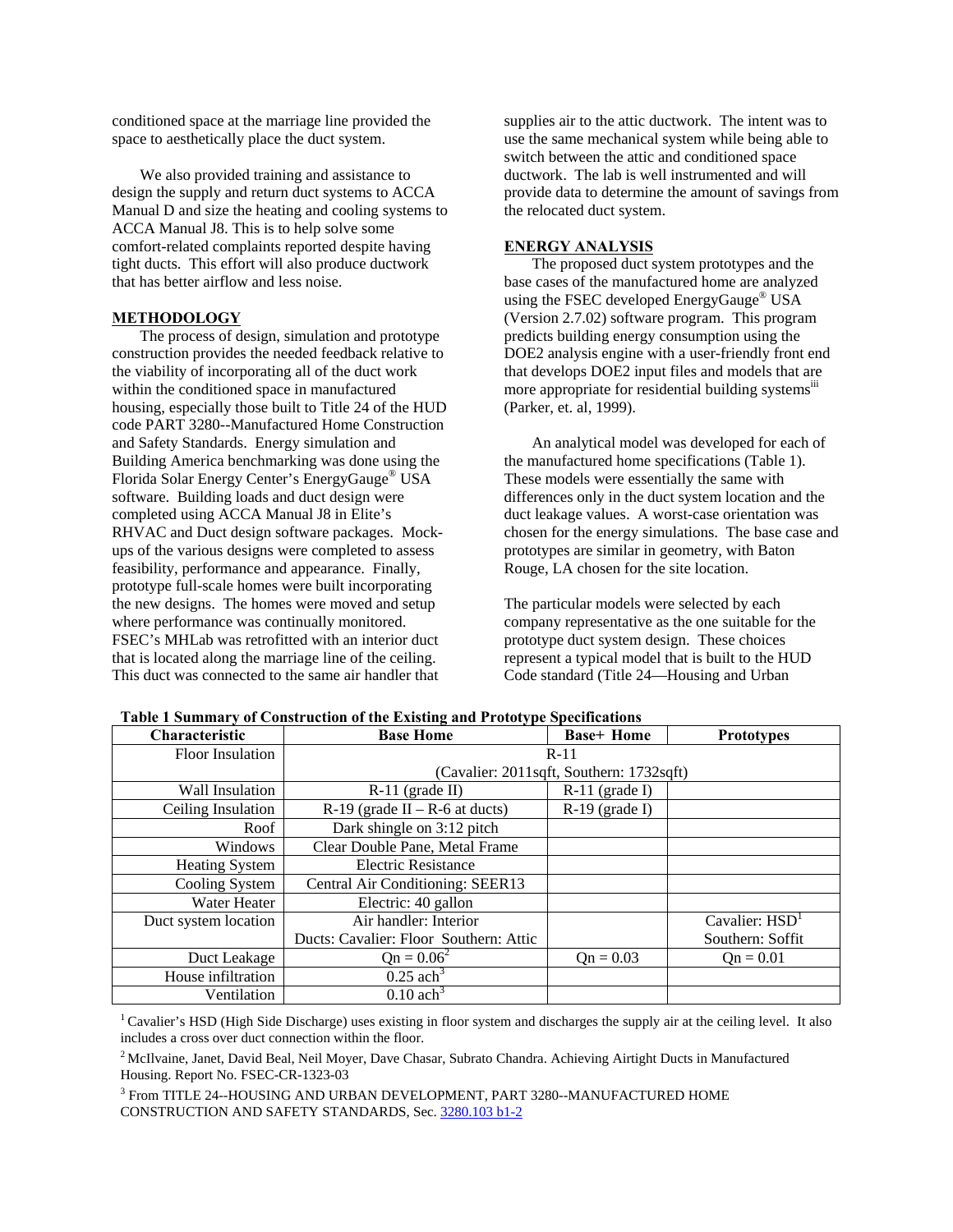| Table 2 Summary of Comparisons of Annual Simulated Savings                                                                    |                            |                             |                        |                           |                      |  |
|-------------------------------------------------------------------------------------------------------------------------------|----------------------------|-----------------------------|------------------------|---------------------------|----------------------|--|
| End-Use                                                                                                                       | <b>Energy Use</b><br>(kWh) | <b>Energy Costs</b><br>(\$) | $CO2$ output<br>(tons) | <b>AC</b> Energy<br>(kWh) | Heat Energy<br>(kWh) |  |
| Cavalier                                                                                                                      |                            |                             |                        |                           |                      |  |
| Base                                                                                                                          | 18159                      | 1453                        | 10.8                   | 3929                      | 4421                 |  |
| Base+                                                                                                                         | 17154                      | 1372                        | 10.2                   | 3572                      | 3774                 |  |
| <b>HSD</b>                                                                                                                    | 16909                      | 1352                        | 10.03                  | 3499                      | 3602                 |  |
| Savings <sup>1</sup>                                                                                                          | 6.9%                       | 7.0%                        | 6.9%                   | 10.9%                     | 18.5%                |  |
| <b>Southern Energy</b>                                                                                                        |                            |                             |                        |                           |                      |  |
| Base                                                                                                                          | 23268                      | 1861                        | 13.8                   | 3687                      | 9325                 |  |
| Base+                                                                                                                         | 22630                      | 1810                        | 13.4                   | 3575                      | 8799                 |  |
| Soffit                                                                                                                        | 20857                      | 1667                        | 12.4                   | 3189                      | 7412                 |  |
| Savings <sup>1</sup>                                                                                                          | 10.4%                      | 10.4%                       | 10.1%                  | 13.5%                     | 20.5%                |  |
| <b>MHLab</b>                                                                                                                  |                            |                             |                        |                           |                      |  |
| Base                                                                                                                          | 10815                      | 853                         | 7.3                    | 2670                      | 423                  |  |
| Soffit                                                                                                                        | 10439                      | 822                         | 7                      | 2376                      | 341                  |  |
| Savings <sup>2</sup>                                                                                                          | 3.5%                       | 3.6%                        | 4.1%                   | 11.0%                     | 19.4%                |  |
| <sup>1</sup> Calculated on reduction from Base case. <sup>2</sup> Calculated from moving ducts from attic to interior soffit. |                            |                             |                        |                           |                      |  |

Development, Part 3280--Manufactured Home Construction and Safety Standards). The homes built by Cavalier and Southern Energy are typically retailed in the Southeastern United States.

In a comparison of the simulated energy costs alone, these prototypes do show an energy savings: 6.9% for the Cavalier design, 10.4% for the Southern Energy design and 3.5% for the MHLab design (Table 2). The Base+ case simulations assume that the duct system crossover ducts are leak-free and that the vapor barrier around the duct is properly attached to prevent condensation on the inner liner and subsequent insulation degradation.

Additionally, each base case makes a few other assumptions. In the Southern Energy design, it is assumed that when the duct system is located in the attic that the insulation is at a uniform level. In fact, the real world application will have significantly less insulation where the duct system is run. Cavalier's design is a floor system where the airflow is not blocked by furniture, carpets or other objects that may hinder the proper operation of the system. These assumptions are roughly accounted for in the Base case, where a real world house might perform.

#### **BUILDING AMERICA BENCHMARK**

Benchmark analysis was performed using the EnergyGauge USA software. Table 3 compares simulated annual site energy use for the Building America benchmark to the prototypes. The only difference between the Base+ and prototype homes was the duct system. It was assumed that the appliance and plug load usage would be the same.

Electric energy savings compared to the BA Benchmark were 18.5% (Base+) and 19.8% (prototype with1.6% improvement associated with duct design) for the Cavalier home. Savings for the Southern Energy home were 15.3% and 20.2% (5.8% improvement for duct design). The MHLab had the largest savings compared to the benchmark of 30.5% and 33.4% (4.1% improvement with interior ducts).

#### **DUCT DESIGN**

The Title 24 HUD Code Sec. 3280.511 Comfort cooling certificate and information provides for duct system design when cooling is considered and if a central air conditioning system is provided by the home manufacturer. The heat gain calculation necessary to properly size the air conditioning equipment shall be in accordance with procedures outlined in chapter 22 of the 1989 ASHRAE Handbook of Fundamentals with an assumed location and orientation. The other two options assume that the system will be installed by others.

The HVAC sizing design criteria is based in accordance with the (ACCA) Manual J (Residential Load Calculation) and Manual D (Residential Duct Systems). Both manuals are ANSI approved and referenced in most building codes. More information can be found at www.acca.org.

The process starts with the Manual J load calculation. The room by room calculation estimates the sensible loss for winter heating and sensible  $\&$ latent gain for summer cooling. Manufactured homes are not the leaky tin boxes on wheels of the past. The entry level manufactured home is built to higher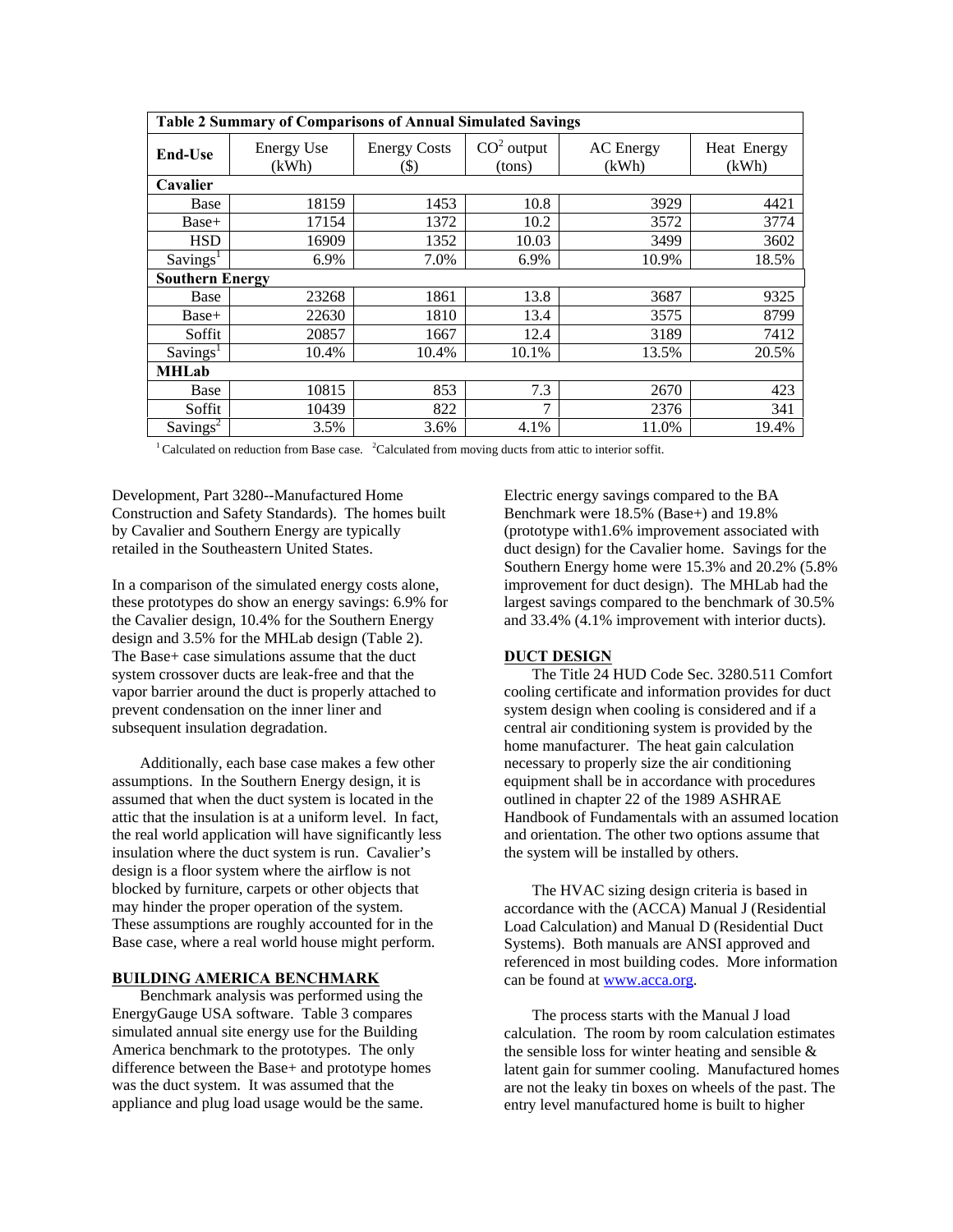| rapic $\sigma$ minuar one energy (KWH) |         |         |            |          |           |             |       |
|----------------------------------------|---------|---------|------------|----------|-----------|-------------|-------|
|                                        | Space   | Space   |            |          | Appliance | <b>OA</b>   | Total |
| End Use                                | Heating | Cooling | <b>DHW</b> | Lighting | Plug Load | Ventilation | Usage |
| <b>Cavalier HSD</b>                    |         |         |            |          |           |             |       |
| <b>BA</b> Benchmark                    | 8675    | 6486    | 3268       | 2317     | 6118      | 227         | 27091 |
| Base+                                  | 6348    | 4424    | 2690       | 2373     | 6016      | 227         | 22078 |
| % Savings                              | 26.8%   | 31.8%   | 17.7%      | 2.4%     | 1.7%      | $0.0\%$     | 18.5% |
| <b>HSD</b>                             | 6094    | 4334    | 2690       | 2373     | 6016      | 227         | 21734 |
| % Savings BA                           | 29.8%   | 33.2%   | 17.7%      | $-2.4%$  | 1.7%      | 0.0%        | 19.8% |
| % Savings Base                         | 4.0%    | 2.0%    | 0.0%       | 0.0%     | 0.0%      | 0.0%        | 1.6%  |
| <b>Southern Energy Soffit</b>          |         |         |            |          |           |             |       |
| <b>BA</b> Benchmark                    | 7559    | 5655    | 2902       | 2094     | 5461      | 187         | 23858 |
| Base+                                  | 6213    | 3842    | 2360       | 2144     | 5460      | 187         | 20206 |
| % Savings                              | 17.8%   | 32.1%   | 18.7%      | $-2.4%$  | $0.0\%$   | 0.0%        | 15.3% |
| Soffit Duct                            | 5476    | 3406    | 2360       | 2144     | 5460      | 187         | 19032 |
| % Savings BA                           | 27.6%   | 39.8%   | 18.7%      | $-2.4%$  | 0.0%      | 0.0%        | 20.2% |
| % Savings Base                         | 11.9%   | 11.3%   | 0.0%       | 0.0%     | 0.0%      | 0.0%        | 5.8%  |
| <b>MHLab Soffit</b>                    |         |         |            |          |           |             |       |
| <b>BA</b> Benchmark                    | 1901    | 6983    | 2588       | 1980     | 5363      | $\Omega$    | 18816 |
| Base (attic duct)                      | 589     | 3039    | 2611       | 2027     | 4803      | $\Omega$    | 13070 |
| % Savings                              | 69.0%   | 56.5%   | $-0.9\%$   | $-2.4%$  | 10.4%     | 0.0%        | 30.5% |
| Soffit Duct                            | 470     | 2624    | 2610       | 2027     | 4803      | $\Omega$    | 12535 |
| % Savings BA                           | 75.3%   | 62.4%   | $-0.9%$    | $-2.4%$  | 10.4%     | 0.0%        | 33.4% |
| % Savings Base                         | 20.2%   | 13.7%   | 0.0%       | 0.0%     | 0.0%      | 0.0%        | 4.1%  |

**Table 3 Annual Site Energy (kWh)**

standards than most site-built homes. Manufacturers use the same typical materials and assemble them in a dry plant atmosphere. The building is built tightly, insulated well, and is durable enough to travel the highway with very little damage. Properly sizing the equipment is very important for comfort and durability. Figure 1 shows the Southern Energy

layout based on the design and calculations.

#### **Duct System Mockups and Construction**

The engineering staff of both companies produced mock-ups of the new systems to show management the desired concepts. In the case of Southern Energy, a crossover connection in the



**Figure 1 Duct system layout for the Southern Energy interior soffit duct system.**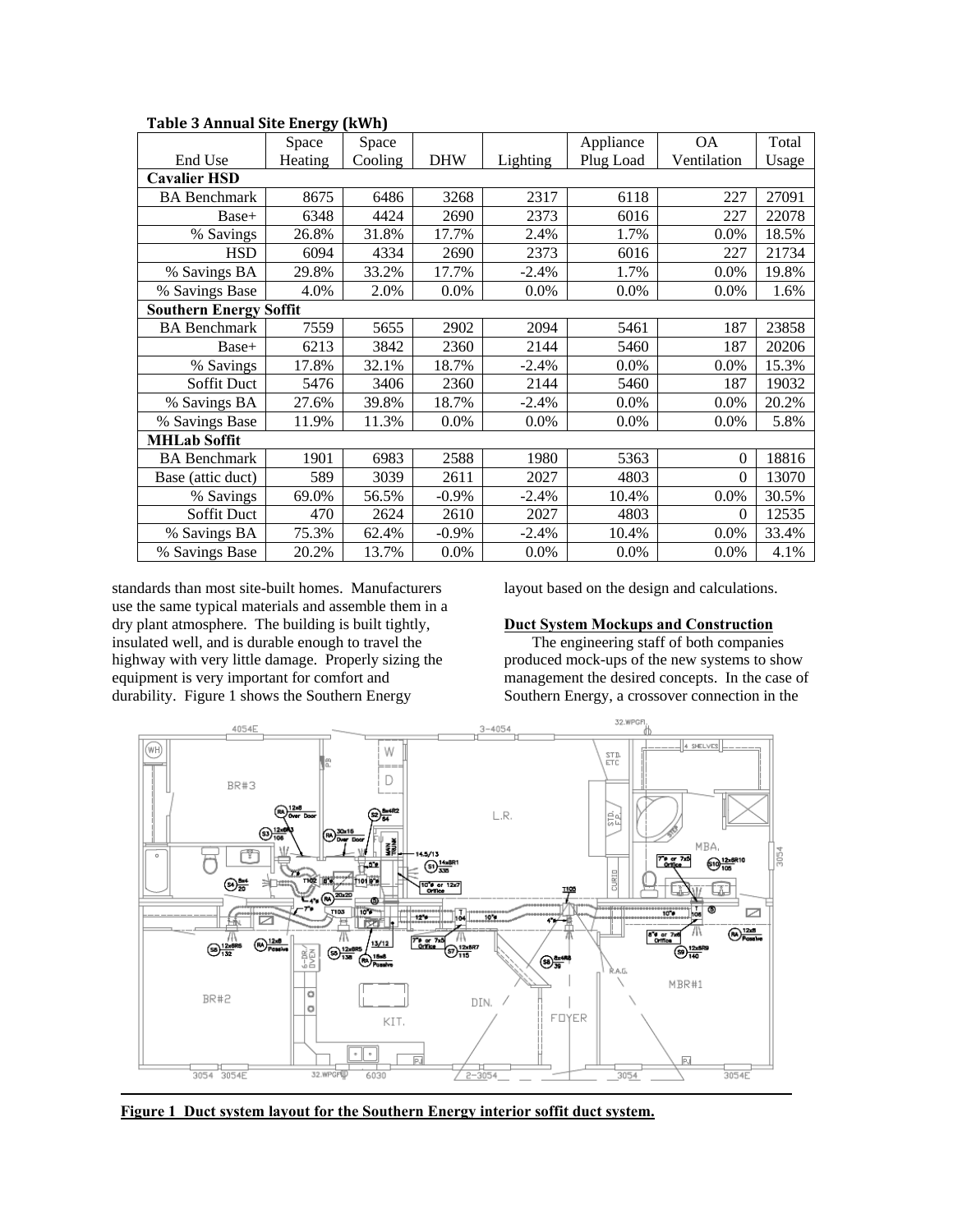marriage wall was created and cardboard was used to show what the new marriage line soffit would look like. For Cavalier, the crossover connection through the rim joist and HSD wall were created and analyzed.

As a result of these mockups (Figures 2-5), each company built a full scale prototype home. The Southern Energy home is currently being monitored for energy usage and interior temperature and relative humidity. Cavalier is building in stages; the first stage was designed to look at field performance relative to durability issues. There was some concern about using interior wall sections which might possibly be susceptible to condensation as a result of being used as part of the supply duct system. Cavalier has not yet implemented a full scale prototype of the crossover duct. There are still concerns with the in-field setup of the home, specifically whether or not the gaskets may be damaged, subsequently causing excessive leakage.

The MHLab is constructed similarly to the Southern Energy prototype home. An interior soffit (Figure 6) was created along the marriage line at the ceiling. The duct system was placed inside the soffit. The difference between the two houses is that the MHLab has an attic duct system as well. The interior air handler can be switched from one system to another by means of airtight dampers located in the ductwork. The energy usage of each can be compared to determine a possible energy savings.

#### **INSTRUMENTATION AND MONITORING**

A monitoring protocol was developed for the project as shown by the detailed instrumentation. Measurement of temperature, relative humidity and power usage of the HVAC equipment and total building was done to determine the effectiveness of the new design.

To compare performance of the prototype and conventional duct systems, the collected data is used to calibrate the simulation results. All measurements were monitored on a 15-minute basis (data sampled at 15-second intervals and averaged or totaled depending on data type). Monitoring included power use (total building, condenser and air handler), air temperature and relative humidity at the thermostat, supply plenum air temperature, air temperatures entering and leaving coil, and outdoor air temperature, relative humidity and solar radiation. The Campbell Scientific CR10x datalogger was used to collect the data from the various sensors. Power was measured with the Pulse Output WattNode® RMS AC watt-hour transducer with a pulse output



**Figure 2 Cavalier crossover mockup** 



**Figure 3 Southern Energy crossover mockup** 



**Figure 4 Cavalier HSD mockup** 

(solid state relay closure) proportional to kilowatt hours (kWh) consumed. Temperature measurements were done with sensors from Vaisala (INTERCAP® Humidity and Temperature Transmitters HMD 50). A few temperature measurements were done with thermocouples, such as the shingle surface and some of the temperature-only duct measurements.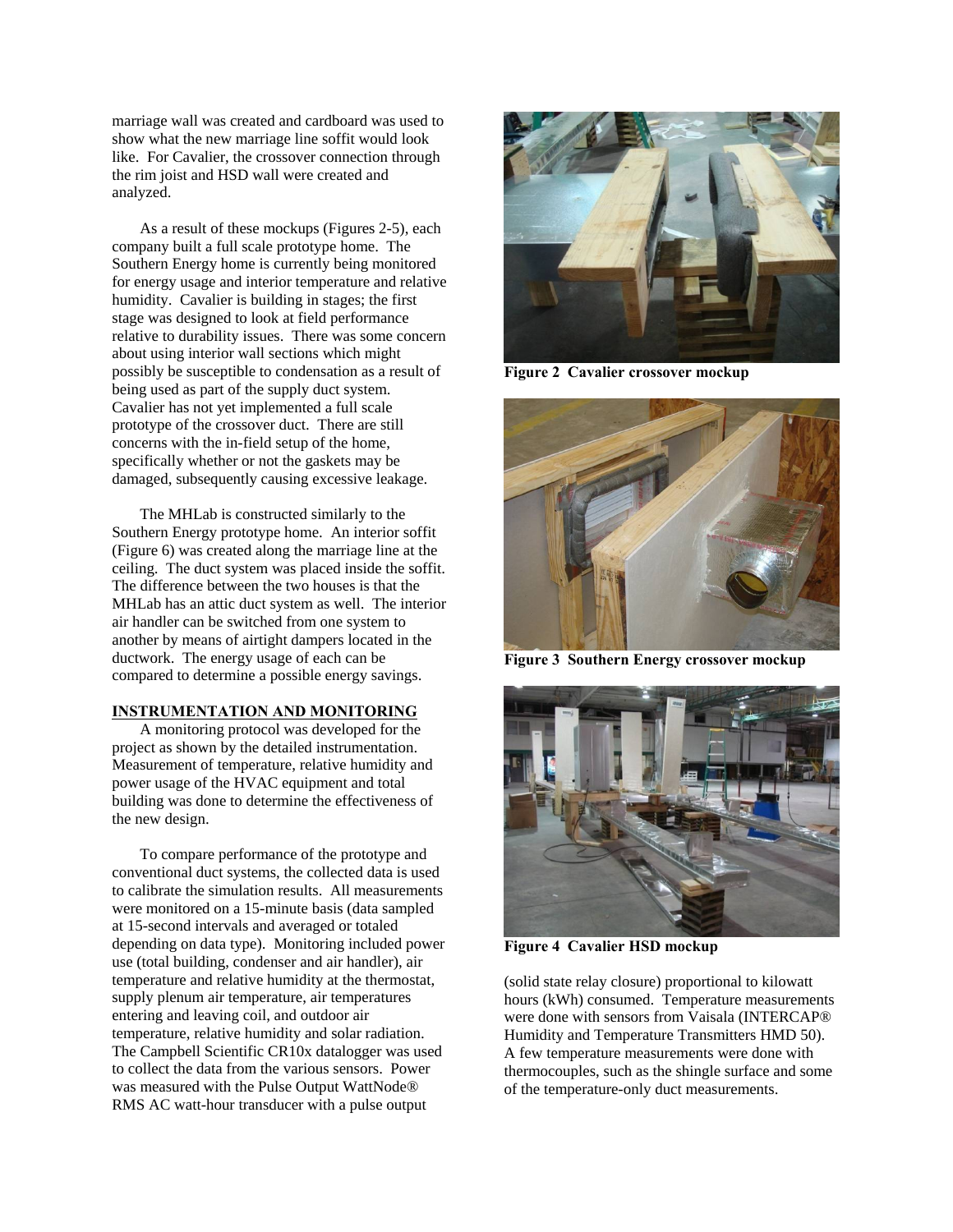In addition to the above, temperature and relative humidity measurements were done in various locations of the Cavalier Homes HSD duct system to determine sensitivity to moisture.

Monitoring was designed to include a minimum of three months of summer conditions and a maximum of 12 months. The Cavalier home data collection began on December 21, 2006, and concluded on October 12, 2007. The Southern Energy home collection started on November 07, 2007, and is expected to continue through November 2008.

The MHLab has an intensive monitoring plan. Data has been collected from this building since the summer of 2002. Whole house power use resulting from simulated occupancy is monitored and logged. The lab features an extensive data retrieval and collection system powered by a Campbell CR10 data logger. Data is collected and averaged over a 15 minute period then downloaded via an internet modem several times daily to FSEC's computer system, where it is processed and made available via the internet ( www.infomonitors.com/mhl ). For this study (duct location – July  $29<sup>th</sup>$  thru present), the following data are measured: total building power, HVAC power, interior conditions, ambient conditions and envelope pressure difference.

#### **Results**

"SNAPSHOT" Building Evaluation [**S**hort **N**ondestructive **A**pproach **P**roviding **S**ignificant **H**ouse **O**perating **T**hresholds] (Ueno, 2008) iv is a procedure developed by Building Science Corporation. It is a technique of building evaluation that will provide necessary information to quantify the building envelope performance and its interaction with the micro climate (interior) and the mezzo climate (exterior). SNAPSHOT is a series of shortterm data collection techniques which follow specific protocols to characterize the building and predict long-term energy performance.



**Figure 5 Southern Energy soffit mockup** 



**Figure 6 MHLab soffit duct (supply side).** 

As can be seen in Table 4, these are buildings with relatively little duct leakage to the exterior that have fairly tight enclosures.

#### **Cavalier's HSD Supply Distribution**

One of the concerns of the floor duct system

| <b>Description</b>                           | <b>Cavalier HSD</b> | <b>Southern Energy Soffit</b> | <b>MHLab Soffit</b> |
|----------------------------------------------|---------------------|-------------------------------|---------------------|
| <b>Floor Area</b>                            | $2011$ sqft         | $1732$ sqft                   | $1590$ sqft         |
| <b>Building Air-tightness (CFM50)</b>        | 2142                | 1797                          | 1322                |
| ACH50                                        | 8.0                 | 7.0                           | 5.9                 |
| $C - n - r$ (Q=C $\Delta P^n$ )              | $C=169.5$ , n=0.65  | $C=157.8$ , n=0.62            | $C=116.9$ , n=0.63  |
| $EqLA@10$ (sqin)                             | 221.8               | 194.1                         | 143.2               |
| Duct Leakage Total (CFM25 <sub>total</sub> ) | 298                 | -not measured                 | 32                  |
| Duct Leakage Out (CFM25 <sub>out</sub> )     | 65                  | $0.0^{1}$                     | $0.0^{1}$           |
| Qn (CFM25 <sub>out</sub> /floor area)        | 0.03                | 0.00                          | 0.00                |

#### **Table 4 'SNAPSHOT' Results**

<sup>1</sup> cfm less than test equipment can measure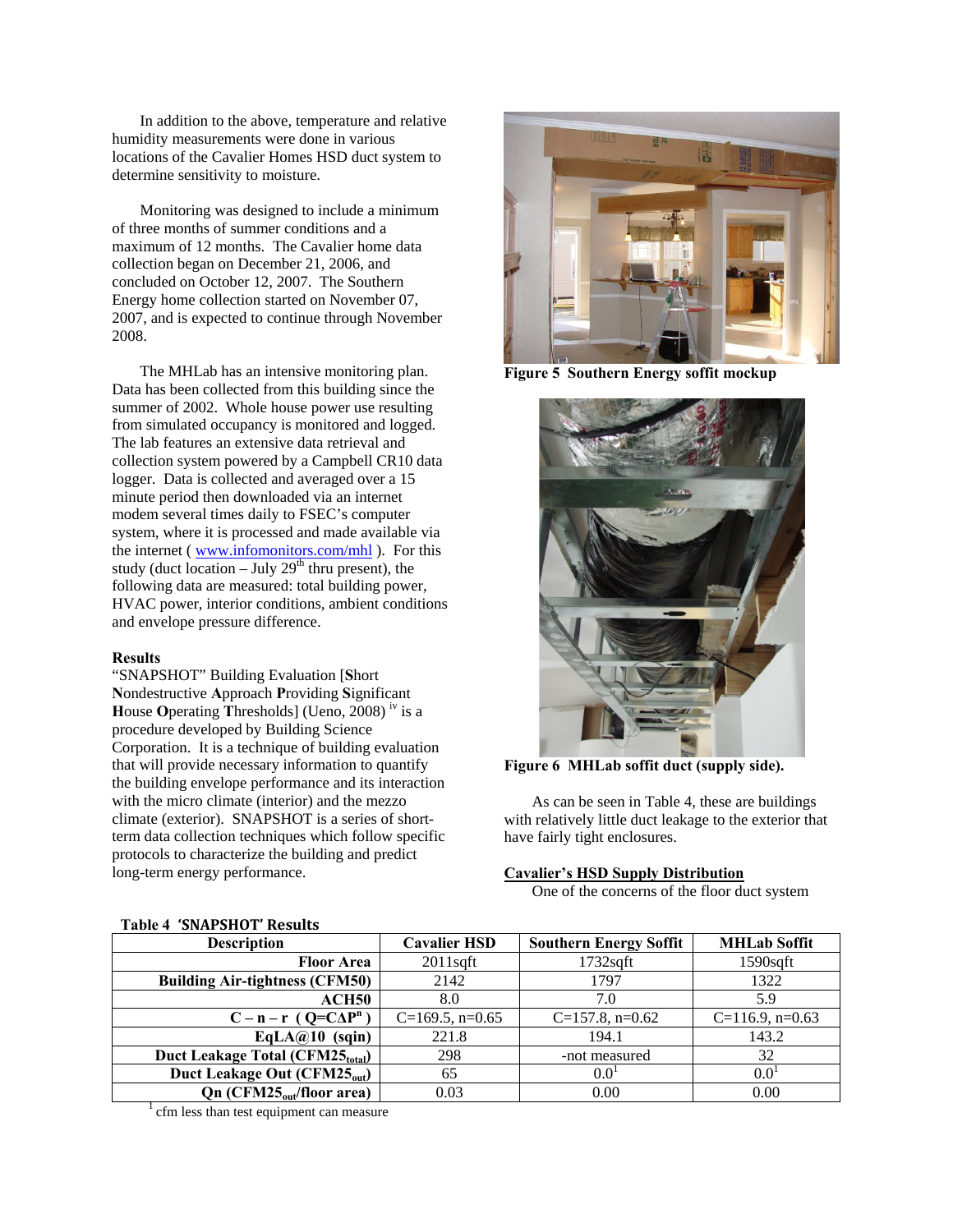with its registers on the floor is that of adequate air flow, especially with furniture placement. The supply register is located near the ceiling; therefore it will not be affected by furniture placement.

To verify the airflow pattern, a visualization technique was used to observe the air flow (Figures 7-8). A regular fiberglass insect window screen was attached to a temporary PVC frame and placed in the airstream of the living room supply. An infrared imaging camera was used to detect the temperature differences on the insect screen – thus visualizing the air flow pattern.



**Figure 7 Thermal image of "air flow"** 



**Figure 8 Insect screen normal to register** 

The creation of the HSD went through many variations before coming up with a design that would allow adequate airflow and ease of construction. A mock-up was created and tested for airflows, which was shown to be equal to the current design in use. The design was then taken to the factory where various types of materials and insulations were used. The primary concern was that of condensation on the painted drywall. From a manufacturing point of view, the fewer parts and pieces, the easier and faster

the production. From a durability perspective, it was desirous to have as much structure and insulation as possible. Therefore the monitoring process would need to look at temperatures at a few critical points to determine whether or not the drywall would be in danger of moisture damage as a result of the operation of the air conditioning system.

#### **Cavalier's HSD Data Analysis**

As previously mentioned, data was collected on 15 minute intervals. The primary concern on this data set was whether or not the interior drywall would suffer from moisture damage. The prototype house was used as a model on a dealer's lot. The owner and sales staff were asked to leave the thermostat set in the mid-70s range. However, the various staff continually adjusted the thermostat. It turns out this was a very good test of the system to see if there might be possible moisture issues. The data shows that the interior dewpoint temperature is always below the supply plenum temperature (Figure 9). Thus, condensation would not result and none was detected when inspected.



**Figure 9 Cavalier HSD prototype temperatures on an hourly average 6/1/07 to 9/2/07.** 

The average interior temperature for that period (June 1, 2008 through September 2, 2008) was approximately 71ºF, with a relative humidity of 47% and a dewpoint of 49.7ºF. The ambient air averaged 88ºF.

The energy usage plot provides an evaluation of measured cooling performance based on a regression analysis of the total daily cooling energy per 1,000 square feet of floor area versus the average daily temperature difference across the envelope. A single baseline was needed to provide a common comparison point for cooling performance in the eight research houses. This was achieved with data from two minimum-code homes located in Central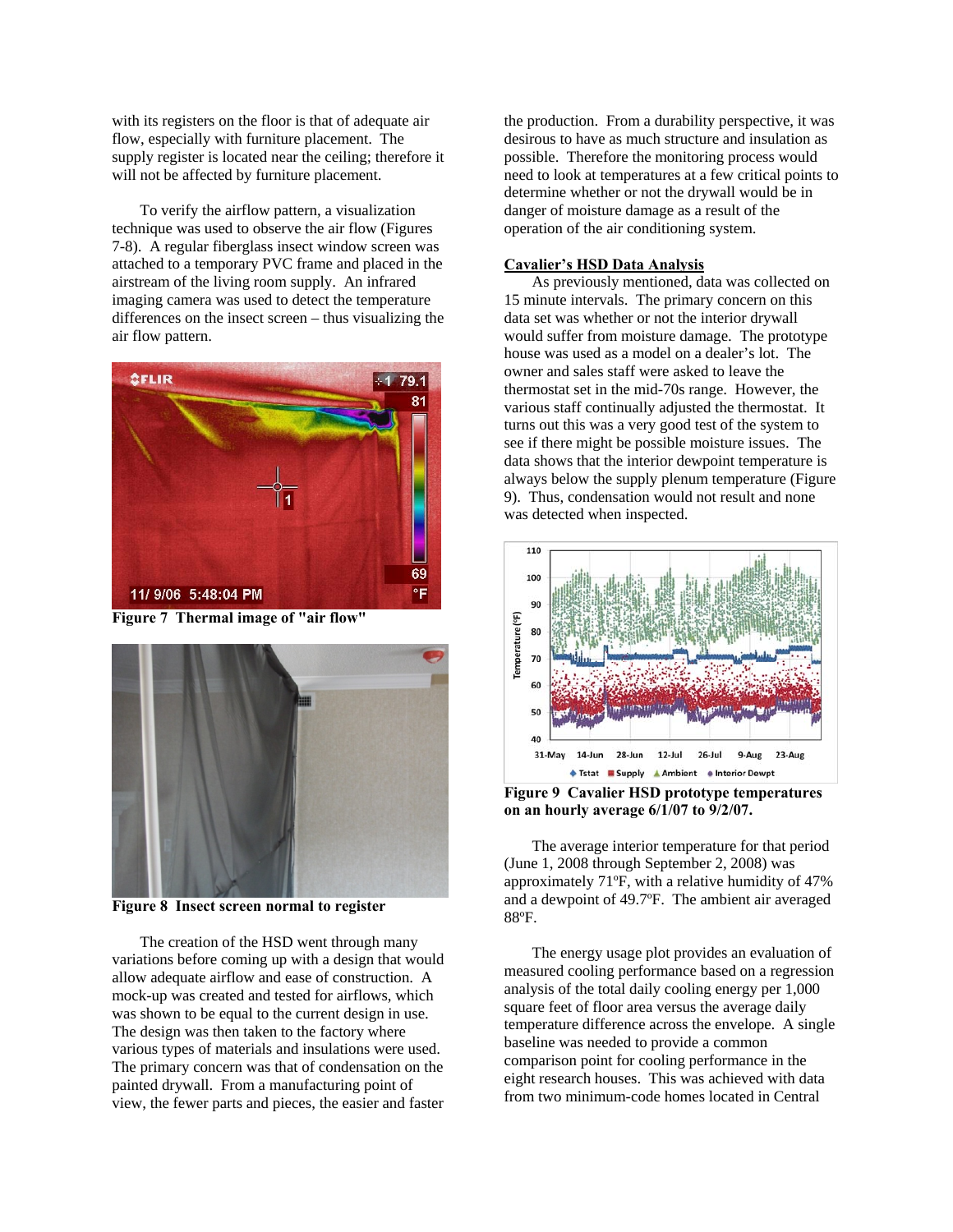Florida. The low energy reference is the Lakeland high efficiency home and represents 72% less cooling energy use than the baseline<sup>v</sup> (Chasar, et.al, 2006).

Figure 10 shows the energy usage plot for the HSD prototype home. The slope of the line indicates the building's overall efficiency and the magnitude or position on the y-axis is an indicator of the cooling system efficiency and internal heat gain. The HSD test house was unoccupied house without any attempt at occupancy simulation. While the slope of the line is similar to the baseline, the energy usage is less. This is a result of a more efficient unit (SEER13) than the baseline (SEER10) and an improvement in the air delivery system. Those improvements would include less duct leakage and all the ductwork is within conditioned space.

The typical daily ambient to interior temperature difference on a peak summer day would be around 7ºF for that area of the country (a range from the low 70s to the mid 90s – TMY data Baton Rouge, LA). The EnergyGauge USA<sup>®</sup> simulation for a peak summer day shows an HVAC usage of 29.3 kWh. That is with an average daily ambient temperature of 85ºF and an interior temperature of 78ºF.



**Figure 10 HSD daily energy usage verses average daily temperature difference across envelope.** 

#### **Southern Energy Soffit Duct Data Analysis**

The data that has been collected on the Southern Energy prototype duct house has been during the heating season (November 8, 2007 to April 14, 2008) and the later portion of the cooling season (August 27 to September 11, 2008). The cooling data for the most of the summer was lost due to logger communication failure.

Temperature data was collected in the master bedroom to compare with the thermostat temperature data. One of the desired outcomes from the

prototype home, in addition to energy savings, was improved comfort. As can be seen in Figure 11, the temperature difference between the master bedroom and the thermostat was less than 1<sup>o</sup>F. The ability to limit large temperature differences within the home means that the occupant comfort will be enhanced.



**Figure 11 Hourly Temperature profile of the supply plenum, thermostat, master bedroom and ambient. Data from November 8, 2007 to April 14, 2008.** 

The total daily energy usage for heating vs. temperature difference across the envelope is shown in Figure 12. A typical January day in Double Springs, AL (location of home) averages about 39°F with a low of about  $30^{\circ}$ F. If we assume an average temperature difference of 30 degrees, then the heating energy would be 30.9 kWh per day.



**Figure 12 Daily heating energy vs. temperature difference across the envelope.** 

The analysis of the cooling data is somewhat limited at this point because of the logger failure and the time of year when the ambient temperature is fairly mild with cool nighttime conditions (Figures 13-14).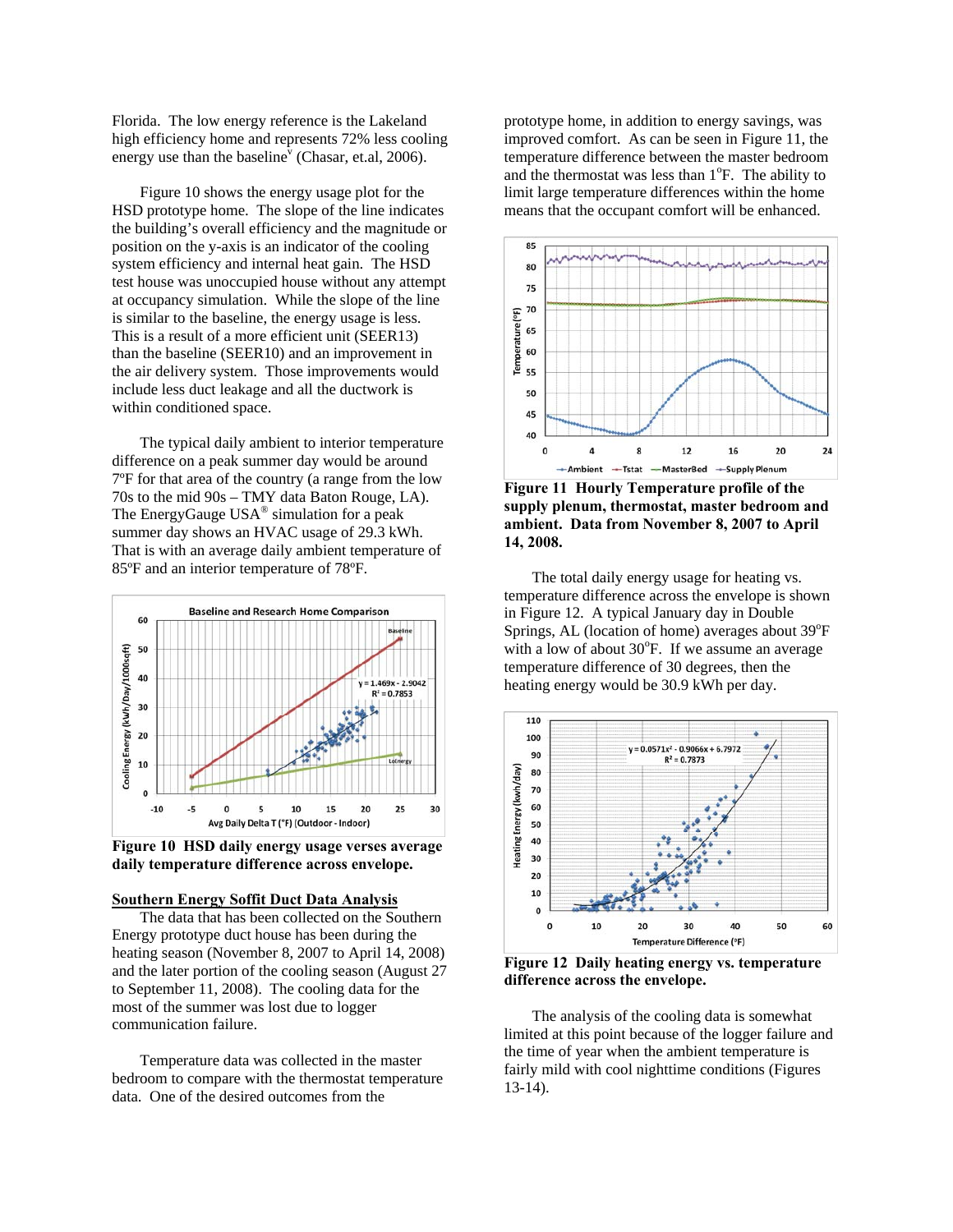

**Figure 13 Ambient temperature at site** 



**envelope.** 



**Figure 15 Southern Energy prototype home daily energy usage verses average daily temperature difference across envelope.** 

Figure 15 shows the energy usage plot for the Southern Energy prototype home. The home was occupied by during the test period. The low energy usage can be partially attributed to the lifestyle of the homeowner. He is a single parent with two children that are rarely at his home. Additionally, there is a

SEER 18 heat pump that is used for the cooling of the home.

#### **MHLab Soffit Duct Data Analysis**

The MHLab simulates a typical family of four using computer control. Automated and computer controlled devices, such as appliances, showers, and lighting, simulate the sensible/latent heat generation for a family of four persons with periodic showers, cooking and cleaning.

The lab was operated with the attic duct system as the means to supply air to the conditioned space. The building operated in this mode for two weeks and was then switched over to the interior soffit duct system for a two week period. The cycle continues for the remainder of the summer and into the winter of 2008. The intent is to determine the energy savings from placing the duct system within the conditioned space. Figure 16 shows the daily hourly profiles for each of the test periods, ducts in attic and ducts in conditioned space. The interior temperatures were very close to each. The attic temperatures varied some due to Tropical Storm Fay, which spent almost a week near the site. For that reason, there was an additional week of runtime on the interior duct system.



**Figure 16 Average Hourly Temperature Profiles Comparing Attic to Interior Locations** 

Interior power-consuming appliances remained rather constant. During the period when the attic duct was in use, all electric consumption, minus the compressor and air handler unit, averaged 24.1 kWh per day. When the interior duct system was used, the average was slightly more at 25.1 kWh per day (again minus the compressor and air handler unit consumption). The largest difference in overall power consumption was that of the air conditioning system (Figure 17).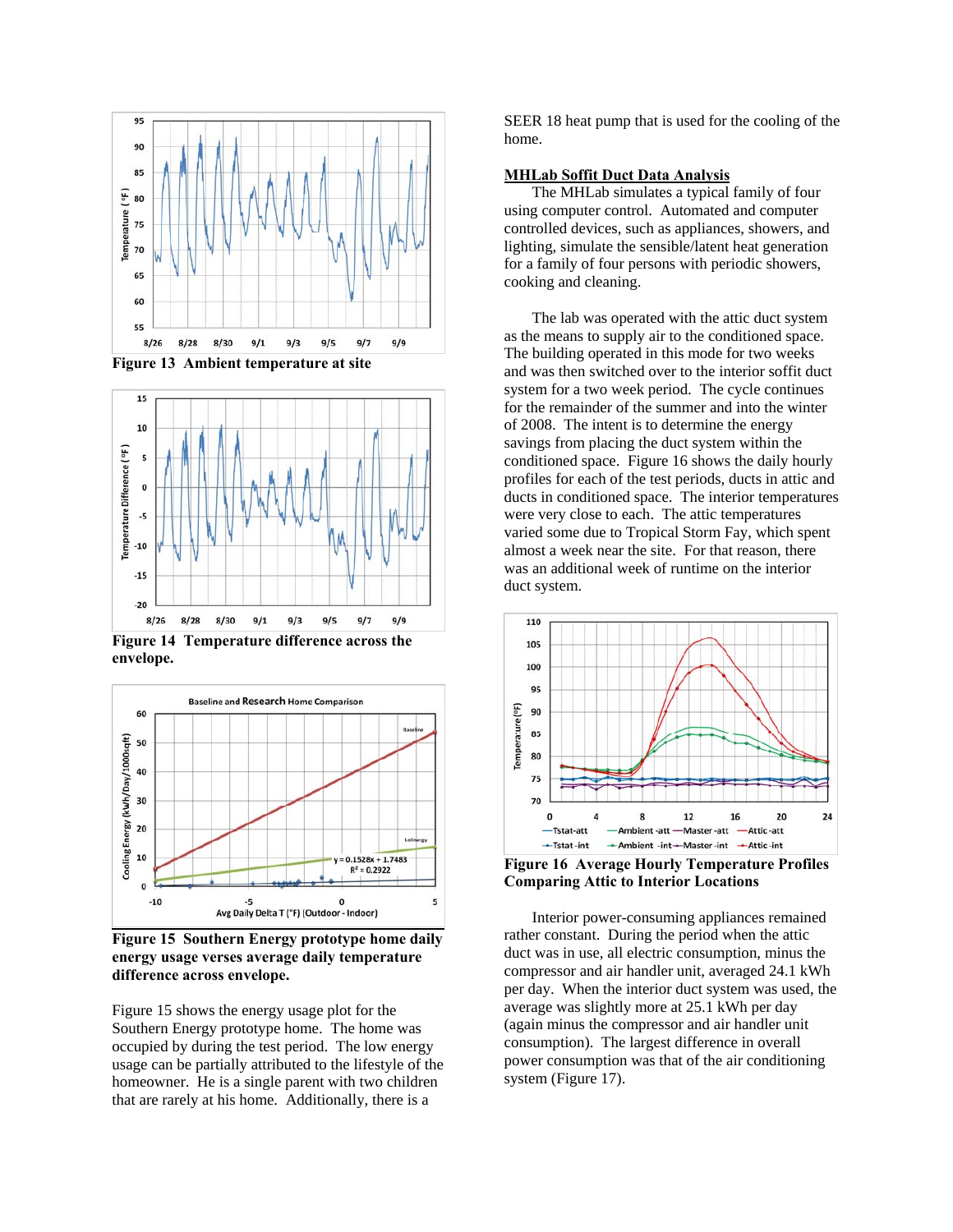

**Figure 17 Average Daily Energy Usage** 

Initial results are very promising; the lab is showing an 18.1% savings with a  $5^{\circ}$ F temperature difference across the envelope when the interior duct system is used (Figure 18).



**Figure 18 Duct Location Savings** 

#### **Conclusions**

Duct systems located within the conditioned space save energy and improve occupant comfort. Based on the preliminary analysis of the MHLab, it appears that savings of nearly 20% can be realized by simply moving the ducts inside. (As more data comes in, this number should become more solid.) The energy savings seen are directly related to decreased duct loads and an improved duct design (no measurable outside duct leakage in either attic or interior ductwork). In the Southern Energy and Cavalier homes, there may be an additional benefit from an improved airtightness of the duct system. Without a baseline comparison, it would be difficult to determine the percentage improvement that should be assigned to leakage, location and design.

The Southern Energy house provides a good evidence of temperature control throughout the home.

The temperature variance between the central section of the home and the farthest bedroom (master bedroom) was less than  $1^{\circ}$ F. This shows that the house is fairly tight (no drafts), well insulated (no thermal anomalies), and that the duct system is well designed (good distribution of air).

The Cavalier house shows that interior wall cavities of a manufactured home can be used as an extension to the floor duct work without a concern of moisture related issues in that wall assembly. The benefit here is in furniture placement and air distribution. Typically with a floor system, there are registers that are blocked by furniture which restricts flow and throw of that air. With the HSD design, the throw of air is not impeded by the furniture and in fact places the cooled and dehumidified air at the head space.

Working with HUD code factory-built housing manufacturers is a challenge. Generally, their homes are created for a lower income, first-time homeowner. This means that the profit margins are less with fewer opportunities for expensive innovations, especially those related to energy. The average cost of a 1,750-square-foot manufactured home is about \$41 per square foot versus an average 2,450-square-foot site-built home which runs at about \$92 per square foot.<sup>3</sup>

The housing slowdown has also affected the manufactured housing industry. Shipments of manufactured homes are in a decline, from 146,800 in 2005, to 95,769 in  $2007<sup>4</sup>$ , further adding to a tighter profit margin.

There is good news, however, as energy prices increase, manufacturers are reconsidering the energy usage of their buildings and trying to find that perfect niche that will find favor in the retail market. Along those same lines, the interior ductwork has an opportunity. It is slightly more expensive in the manufacturing process, but offers long term energy savings. Also, moving the duct work within the conditioned space will increase the life of the duct by protecting it from the harsh attic environment, which is the usual location for duct work.

#### **ACKNOWLEDGMENT**

 $\overline{a}$ 

This work is sponsored by the US Department of Energy (DOE), Office of Energy Efficiency and

<sup>3</sup> U.S. Department of Commerce, Bureau of Census 2006 data

<sup>&</sup>lt;sup>4</sup> Manufactured Housing Institute Industry Statistics www.manufacturedhousing.org/admin/ template/subbrochures/387temp.pdf